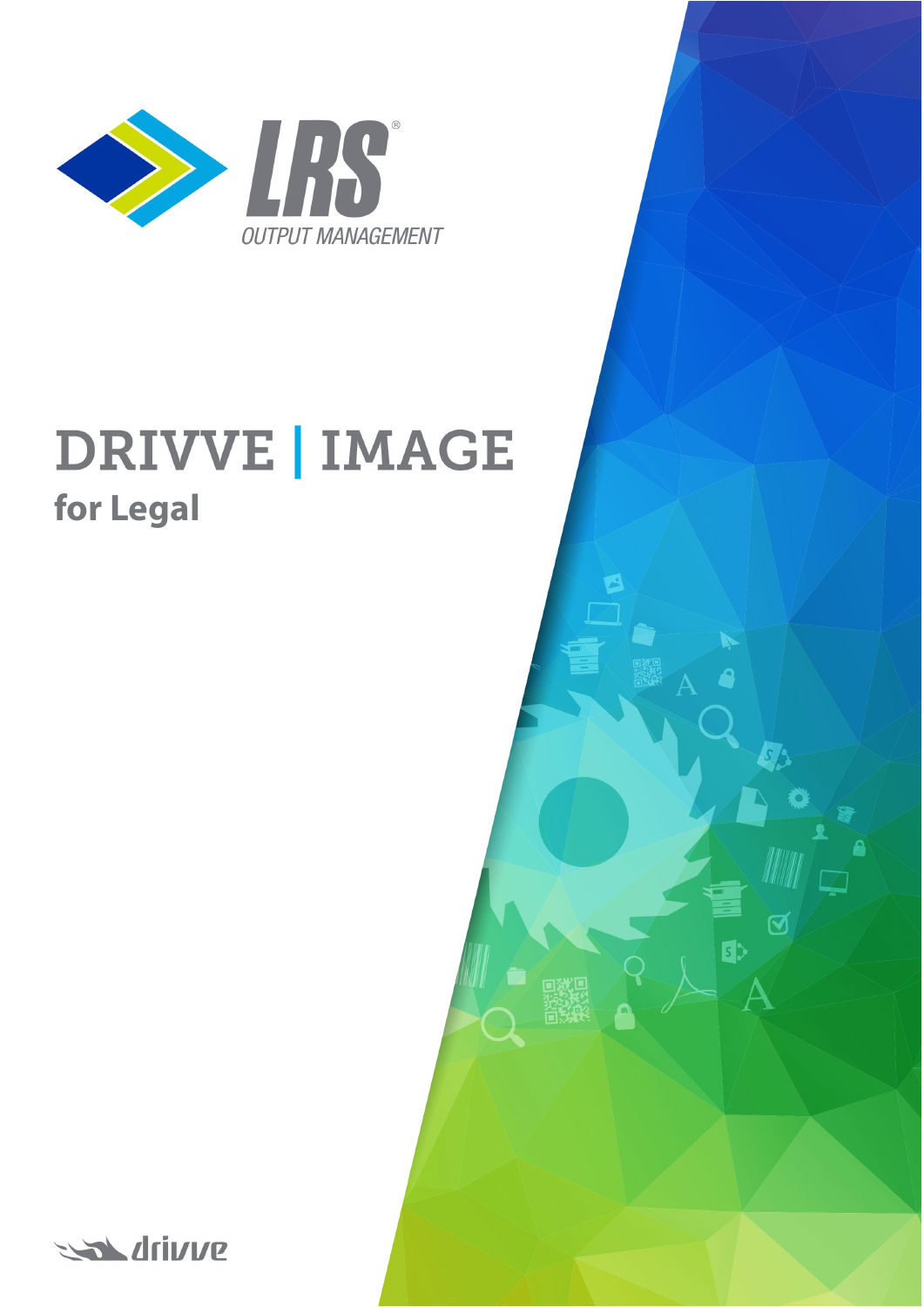

## **DRIVVE | IMAGE**



### Drivve | Image for Legal

Reliability and attention to detail are particularly important for all legal firms or departments including tax consultants, lawyers, accountants or corporate legal departments. The entire system depends on data security and reliability.

It is important to protect sensitive data from unauthorized access during and after the digitization process as well as to streamline and automate the process wherever possible. When it comes to scanning, the reliability, efficiency, and transparency of the scan solution matter. The security of the scan process must also be protected against unnecessary third-party exposures and unnecessary steps that can compromise privacy.

#### Drivve | Image Functionality

Drivve | Image software automates scanning and ensures data security through encrypted PDFs and a sophisticated legal system that can be accessed via a log-in on the scanning device.

With the Drivve | Image software documents are not scanned into a collective folder that is accessible to everyone. Instead, documents are sent directly to a protected location on your network only accessible to authorized employees.

Alternatively, you can forward the documents directly and securely to a software application, such as SharePoint® or a DMS. The scan is processed with an appropriate file name, which can even be generated automatically. The Drivve | Image solution also sends out an email notification of a new scanned file to the intended recipient.

#### Advantages

- **Manage devices centrally** All scanning devices are managed centrally by the administrator the software is installed once on the server instead of on many local workstations, so configurations can be deployed on all devices at the same time.
- **Protect the environment** By eliminating the need to copy and send documents to multiple people across the company, you can directly deliver the latest information in digital form. This saves time, reduces costs, and improves your company's carbon footprint.
- **Work smarter, not harder** Archive and disseminate documents at the touch of a button. A single workflow handles many complex scanning and document distribution processes.
- **Protect your data** Prevent unauthorized access to sensitive documents or client data thanks to the sophisticated permissions system, log-in functionality, PDF encryption and seamless connection between the scanning device and the legal software, archive or database used for storage.

#### Example

Sofia, who works at a law firm, is responsible for scanning and processing entire filing cabinets with documents – including many delicate and old documents – in order to archive them electronically. These documents are sorted by client organization.

------------------------------------------------------------------------------------------------------------------------------------------------------ The LRS Chevron logo and Drivve are registered trademarks of Levi, Ray & Shoup, Inc. In certain jurisdictions Drivve | Image and Drivve | DM are trademarks of Levi, Ray & Shoup, Inc. All other brands and their products are trademarks or registered trademarks of their respective holders and should be noted as such. All information is subject to change without notice.

© 2019 Levi, Ray & Shoup, Inc. All rights reserved.